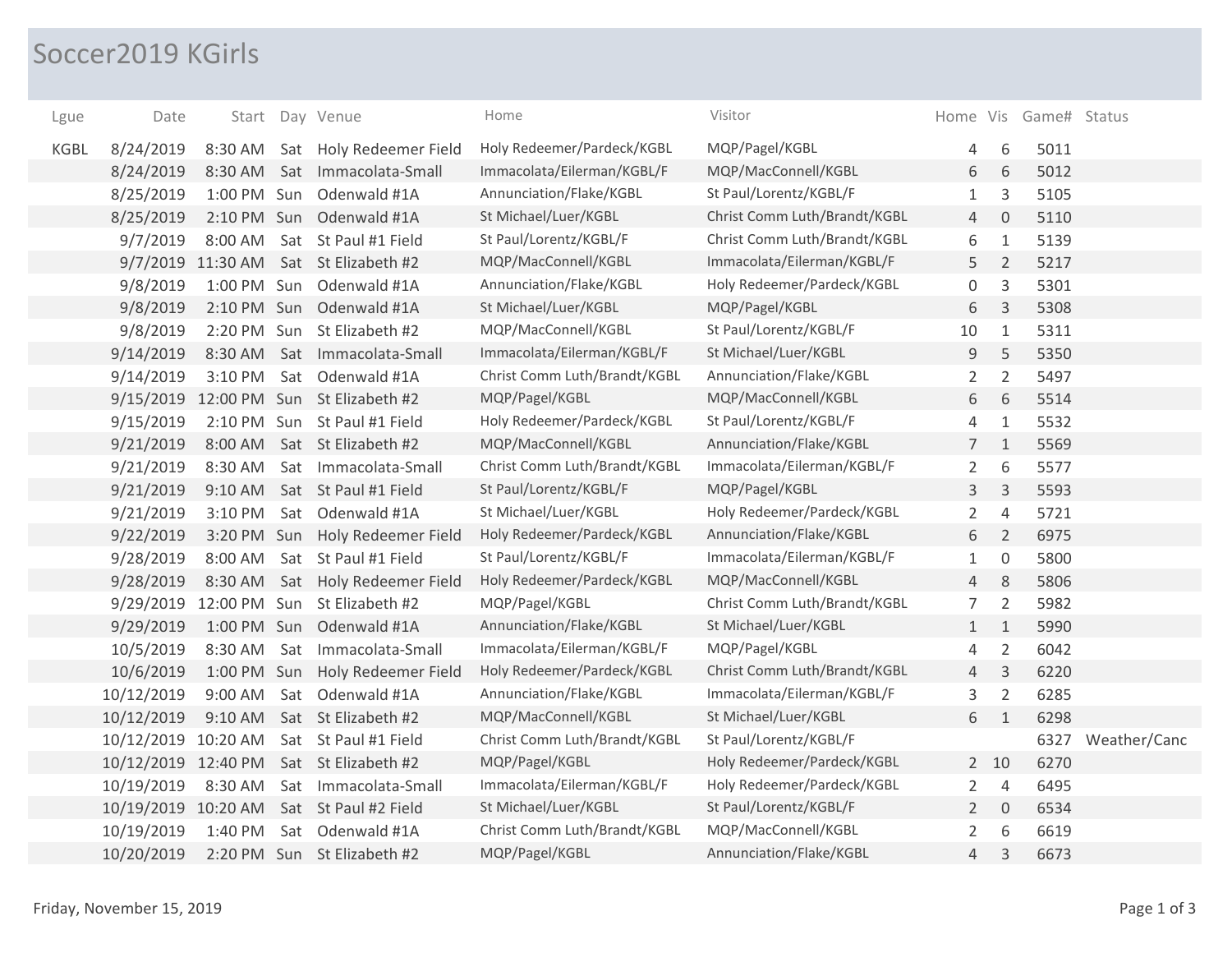| Lgue        | Date                | Start             | Day Venue                                    | Home                                                                      | Visitor                        |                |                | Home Vis Game# Status |              |
|-------------|---------------------|-------------------|----------------------------------------------|---------------------------------------------------------------------------|--------------------------------|----------------|----------------|-----------------------|--------------|
| KGBL        | 10/26/2019          | 9:00 AM           | Sat Odenwald #1A                             | Christ Comm Luth/Brandt/KGBL                                              | St Michael/Luer/KGBL           | 3              | 6              | 6718                  |              |
|             | 10/26/2019          | 9:10 AM           | Sat St Paul #1 Field                         | St Paul/Lorentz/KGBL/F                                                    | Annunciation/Flake/KGBL        |                |                | 6733                  | Weather/Canc |
|             | 10/26/2019 11:30 AM |                   | Sat St Elizabeth #2                          | MQP/MacConnell/KGBL                                                       | MQP/Pagel/KGBL                 |                |                | 6789                  | Weather/Canc |
|             | 11/2/2019 10:10 AM  |                   | Sat Odenwald #1A                             | St Michael/Luer/KGBL                                                      | Immacolata/Eilerman/KGBL/F     | $\mathbf{1}$   | 2              | 6959                  |              |
|             | 11/9/2019           | $9:10$ AM         | Sat St Paul #1 Field                         | St Paul/Lorentz/KGBL/F                                                    | Holy Redeemer/Pardeck/KGBL     | $2^{\circ}$    | 5              | 7130                  |              |
|             | 11/9/2019           | 9:40 AM           | Sat Immacolata-Small                         | Immacolata/Eilerman/KGBL/F                                                | Christ Comm Luth/Brandt/KGBL   |                |                | 7138                  |              |
|             |                     |                   | 11/9/2019 10:10 AM Sat Odenwald #1A          | Annunciation/Flake/KGBL                                                   | MQP/MacConnell/KGBL            | 1              | $\overline{4}$ | 7145                  |              |
|             | 11/9/2019 11:30 AM  |                   | Sat St Elizabeth #2                          | MQP/Pagel/KGBL                                                            | St Michael/Luer/KGBL           |                |                | 7178                  |              |
| <b>KGRD</b> | 8/23/2019           | 6:00 PM           |                                              | Fri Our Lady of Prov Field #Our Lady of Prov/Schwermer/KGR                | Sacred Heart VP/Curran/KGRD    | 7              | $\overline{2}$ | 5002                  |              |
|             | 8/24/2019 10:50 AM  |                   | Sat Immacolata-Small                         | Immacolata/Eilerman/KGRD/H                                                | St Bridget/Bruns/KGRD          | $7^{\circ}$    | $\overline{0}$ | 5042                  |              |
|             | 8/25/2019           | 1:00 PM Sun       | Holy Redeemer Field                          | Holy Redeemer/Wiese/KGRD                                                  | MQP/Clinard/KGRD               |                |                | 5102                  | Weather/Canc |
|             | 8/25/2019           | 3:20 PM Sun       | Odenwald #1A                                 | Annunciation/Huster/KGRD                                                  | Ste Genevieve/TBD/KGRD         | 4              | $\overline{2}$ | 5114                  |              |
|             | 9/7/2019            | 8:00 AM           |                                              | Sat Sacred Heart VP Field #Sacred Heart VP/Curran/KGRD                    | MQP/Clinard/KGRD               | 4              | 3              | 5133                  |              |
|             | 9/7/2019            | 9:10 AM           | Sat St Elizabeth #2                          | MQP/Grothe/KGRD                                                           | Our Lady of Prov/Schwermer/KGR | $\overline{0}$ | $\overline{7}$ | 5161                  |              |
|             |                     | 9/7/2019 10:00 AM | Sat Pacific City Park #1                     | St Bridget/Bruns/KGRD                                                     | St Paul/Lorentz/KGRD/H         | $\mathbf{1}$   | $\overline{4}$ | 5175                  |              |
|             | 9/8/2019            |                   | 2:10 PM Sun Holy Redeemer Field              | Holy Redeemer/Wiese/KGRD                                                  | Sacred Heart VP/Curran/KGRD    |                |                | 5305                  | Weather/Canc |
|             | 9/8/2019            |                   | 3:20 PM Sun Odenwald #1A                     | Annunciation/Huster/KGRD                                                  | Immacolata/Eilerman/KGRD/H     | $\overline{2}$ | 6              | 5315                  |              |
|             | 9/14/2019           | $9:10$ AM         |                                              | Sat Sacred Heart VP Field #Sacred Heart VP/Curran/KGRD                    | St Bridget/Bruns/KGRD          | 3              | $\mathbf{1}$   | 5365                  |              |
|             | 9/14/2019 10:20 AM  |                   | Sat Ste Genevieve Small                      | Ste Genevieve/TBD/KGRD                                                    | Holy Redeemer/Wiese/KGRD       | $\overline{2}$ | $\overline{2}$ | 5396                  |              |
|             | 9/15/2019           | 1:00 PM Sun       | Holy Redeemer Field                          | MQP/Clinard/KGRD                                                          | Holy Redeemer/Wiese/KGRD       | 6              | $\overline{0}$ | 5519                  |              |
|             | 9/15/2019           | 3:20 PM Sun       | Odenwald #1A                                 | Annunciation/Huster/KGRD                                                  | Our Lady of Prov/Schwermer/KGR | $\mathbf{1}$   | 5              | 5539                  |              |
|             |                     |                   | 9/21/2019 10:20 AM Sat Ste Genevieve Small   | Ste Genevieve/TBD/KGRD                                                    | Holy Redeemer/Wiese/KGRD       | $\mathbf{1}$   | 3              | 5627                  |              |
|             | 9/21/2019 10:20 AM  |                   | Sat Our Lady of Prov Field                   | Our Lady of Prov/Schwermer/KGR                                            | MQP/Clinard/KGRD               | 4              | 6              | 5618                  |              |
|             | 9/22/2019           |                   | 2:20 PM Sun St Elizabeth #2                  | MQP/Grothe/KGRD                                                           | Annunciation/Huster/KGRD       | 3              | $\overline{4}$ | 5759                  |              |
|             | 9/28/2019 10:20 AM  |                   | Sat Our Lady of Prov Field                   | Our Lady of Prov/Schwermer/KGR                                            | Holy Redeemer/Wiese/KGRD       | 6              | $\mathbf 0$    | 5856                  |              |
|             |                     |                   | 9/28/2019 11:00 AM Sat Pacific City Park #1  | St Bridget/Bruns/KGRD                                                     | MQP/Grothe/KGRD                | 0              | $\overline{7}$ | 5878                  |              |
|             | 9/28/2019 11:30 AM  |                   | Sat Ste Genevieve Small                      | Ste Genevieve/TBD/KGRD                                                    | MQP/Clinard/KGRD               | 2              | 4              | 5894                  |              |
|             | 9/29/2019           |                   | 3:20 PM Sun Odenwald #1A                     | Annunciation/Huster/KGRD                                                  | Sacred Heart VP/Curran/KGRD    | $\mathbf{1}$   | 4              | 6002                  |              |
|             | 10/5/2019           |                   | 9:10 AM Sat St Elizabeth #2                  | MQP/Clinard/KGRD                                                          | Annunciation/Huster/KGRD       | 4              | 4              | 6057                  |              |
|             |                     |                   |                                              | 10/5/2019 11:30 AM Sat Sacred Heart VP Field #Sacred Heart VP/Curran/KGRD | Ste Genevieve/TBD/KGRD         | 3              |                | 6118                  |              |
|             | 10/6/2019           |                   | 2:10 PM Sun Holy Redeemer Field              | Holy Redeemer/Wiese/KGRD                                                  | St Bridget/Bruns/KGRD          | $\mathbf{1}$   | $\mathbf{1}$   | 6227                  |              |
|             | 10/6/2019           |                   | 2:20 PM Sun St Elizabeth #2                  | MQP/Grothe/KGRD                                                           | Our Lady of Prov/Schwermer/KGR |                | $0$ 15         | 6233                  |              |
|             | 10/12/2019          | 9:10 AM           | Sat St Paul #1 Field                         | St Paul/Lorentz/KGRD/H                                                    | Annunciation/Huster/KGRD       |                |                | 6299                  | Weather/Canc |
|             |                     |                   | 10/12/2019 11:00 AM Sat Pacific City Park #1 | St Bridget/Bruns/KGRD                                                     | MQP/Clinard/KGRD               | 1              | 6              | 6339                  |              |
|             |                     |                   | 10/12/2019 12:00 PM Sat Holy Redeemer Field  | Holy Redeemer/Wiese/KGRD                                                  | Immacolata/Eilerman/KGRD/H     | $\mathbf{1}$   | 1              | 6354                  |              |